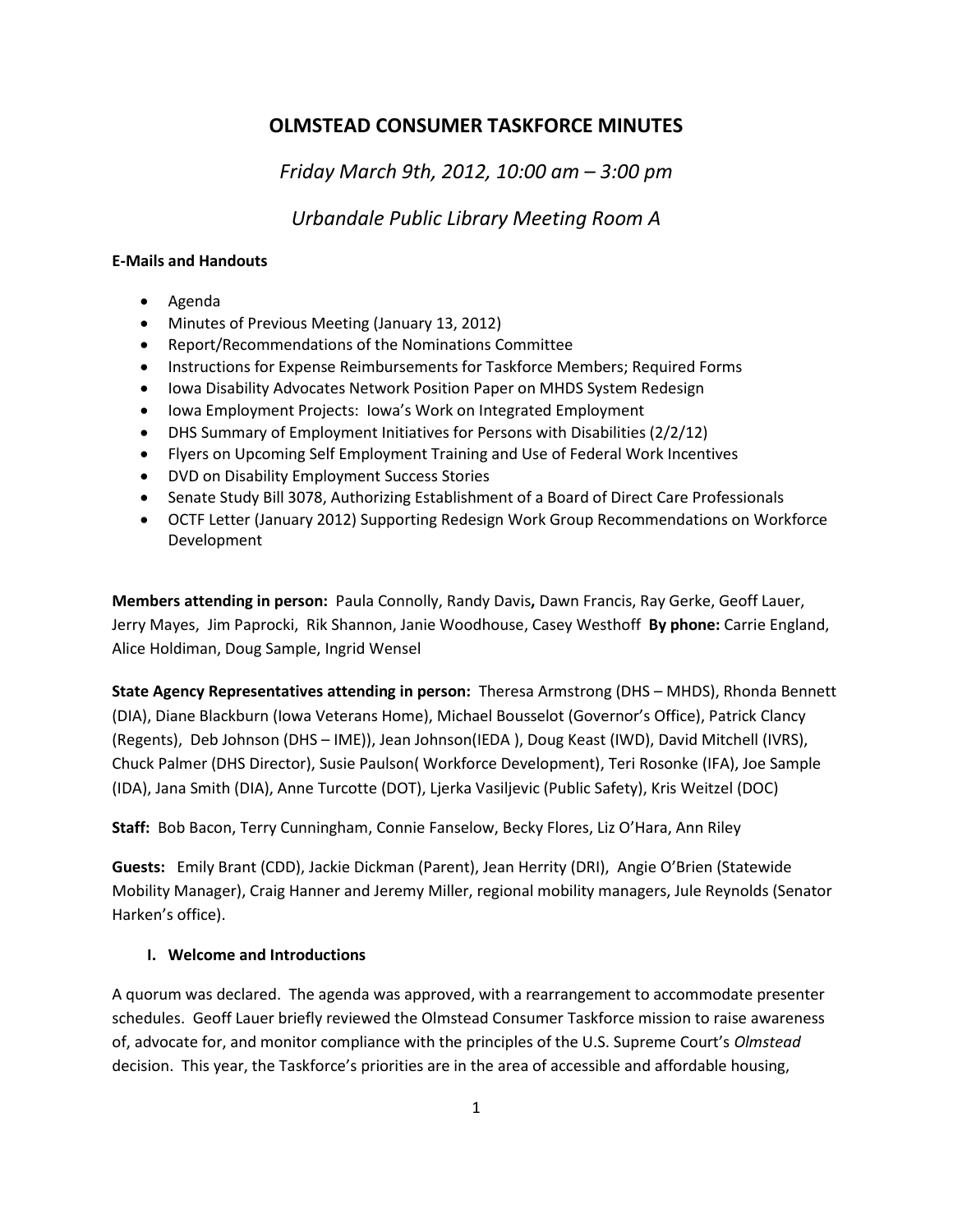integrated employment for people with disabilities, and development and training of the direct care workforce. The Taskforce may deal with other issues, but the above priorities will be the principal focus for this year.

Geoff welcomed DHS Director Palmer and Michael Bousselot from the Governor's Office, and expressed the hope that they could affirm to state agencies the importance of engagement with *Olmstead* issues and the Taskforce.

#### **II. Remarks by Michael Bousselot (Governor's Office) and DHS Director Church Palmer**

Chuck Palmer introduced Mr. Bousselot and confirmed he will be attending Taskforce meeting s to become familiar with its activities and keep the Governor and his staff informed about its work. He wants to review the current level of state agency involvement in *Olmstead* and look for ways to increase it. Director Palmer then gave a brief update on mental health and disability services redesign legislation. The Senate is considering a bill which is anticipated to pass this coming week. A similar bill in the House has not been finalized. Redesign legislation is built on Olmstead principles and reflects redesign workgroup recommendations from last fall. Director Palmer paid tribute to the work of the Taskforce in laying the foundation for redesign through its work on the DHS State Olmstead Plan. There has been and continues to be strong consumer and advocate involvement—much greater than in the past.

Director Palmer stated that of the \$1.3 billion currently spent on services, 75% comes from Medicaid. County funds account for 10% of expenditures. The plan under discussion has been that the counties' responsibility for the non-federal share of Medicaid is to be taken over by the state, and that the counties' responsibility for non-Medicaid services would remain. Director Palmer acknowledged both department and legislative interest in adding BI services as part of regional management plans depending on availability of funding. The same would apply to services for people with developmental disabilities other than ID. DHS predicts adding people with DD, including people on the autism spectrum, to the ID waiver would double the current budget needed for services.

Presentation of Plaque Honoring Jerry Mayes - The Director noted that he had had an opportunity to work with Jerry Mayes on promotion of Olmstead principles, and that he appreciated his consistent positive attitudes. He thanked Jerry for his work. Jerry Mayes stated that he would be resigning, and that this would be the last Taskforce meeting he would be able to attend due to medical conditions. Dawn Francis then shared a brief history of Jerry's significant work advocating for disability services. On behalf of the Taskforce, she presented Jerry with a plaque for his outstanding leadership. Geoff Lauer expressed the thanks of the Taskforce for his leadership, time and commitment.

Michael Bousselot began his presentation by recognizing Director Palmer's strong leadership and his desire to create a system that provides supports and services needed people with disabilities in Iowa. The 936,000 Iowans served by DHS include the most vulnerable groups. One of Governor Branstad's first phone calls after winning the election was to Chuck Palmer, who had earned the Governor's full confidence in his first term. Mr. Bousselot stated that as an attorney he understands the significance of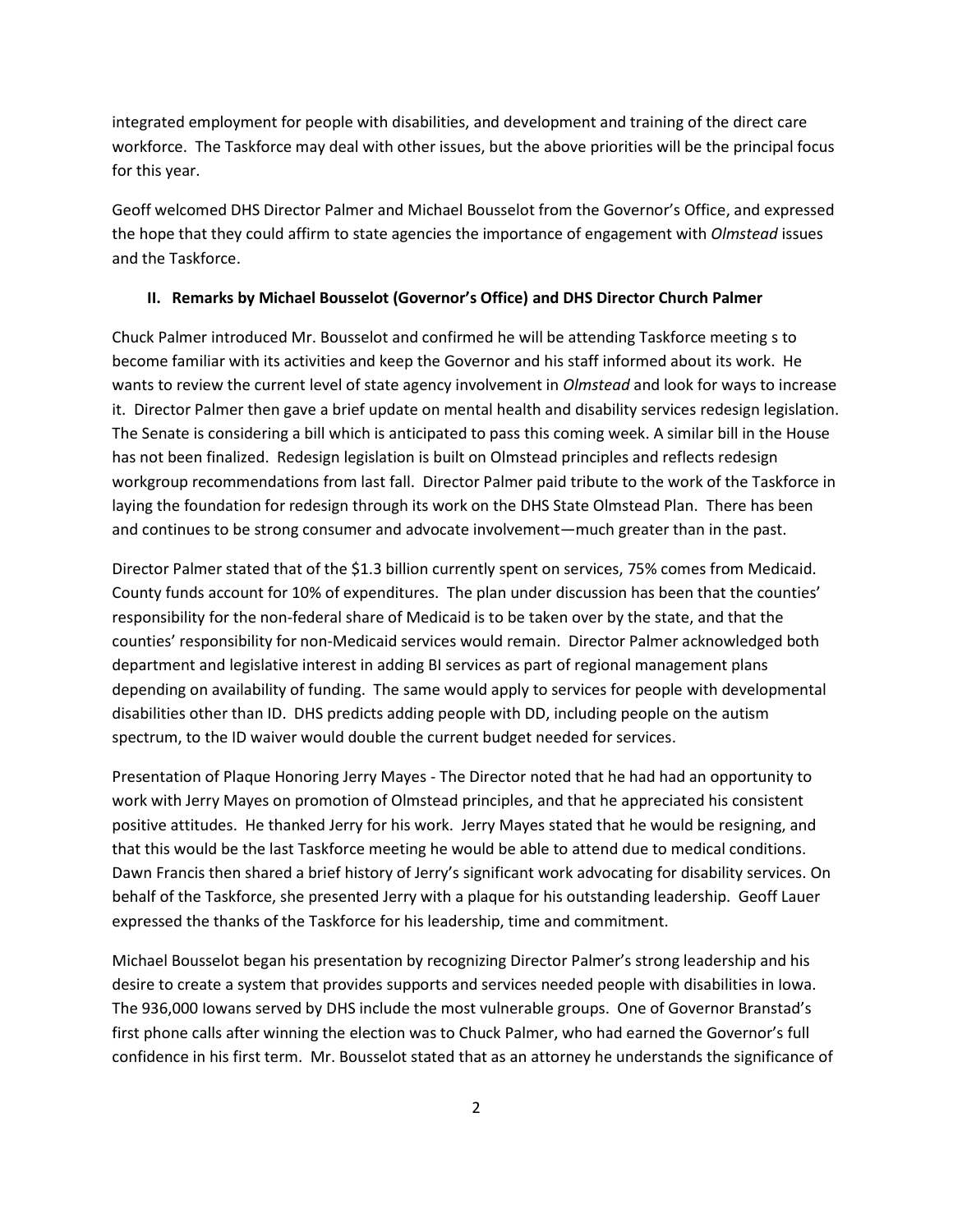the Olmstead decision, and the DHS State Olmstead Plan will form the basis of the Governor's efforts to modernize the state's service system and ensure consistency and accountability.

Every dollar of public funds is precious; Iowa needs to create a more efficient service system as well as increase overall funding for services. Efficient systems can result in more services for more people. Although advocates have not always been the loudest voice at the Capitol, the Governor is supportive of what they and Director Palmer have proposed for redesign. The Governor's Office has also been working with Di Findley on enhancing the direct care workforce and also recognizes the need to build employment opportunities for all Iowans, including people with disabilities. Mr. Bousselot noted that Iowa's demographics are changing: right now we have one county with more people over age 65 than there are children under the age of 16, but by 2040 more than 60 counties will have that characteristic. Iowa is the only state in the nation that has not grown by at least 50 percent from its 1900 census. This means we need to work hard to create jobs, build the tax base and strengthen education. In a more efficient system, the public sector will take less off the top and put a greater share of resources into services, such as services for the 946,000 DHS clients.

Dawn Francis thanked Director Palmer and Governor Branstad for their commitment to the redesign effort. She stated that Olmstead Taskforce members served on several workgroups and that the Taskforce has supported final recommendations. The Taskforce and two dozen other disability organizations signed onto the position statement of the Iowa Disability Advocates Network in support of the redesign. However, adequate funding is a top concern for many advocates as the redesign process moves forward, particularly with respect to the proposed substitution of state funding for local property taxes. Many advocates do not believe the current level of support, let alone additional services, would be possible without maintaining current county funding. Dawn encouraged Director Palmer and the Governor's Office to figure out how to sufficiently fund the new proposed system.

Jerry expressed appreciation for the designation of a representative from the Governor's Office to the Taskforce, for which he has long advocated. He asked Director Palmer to speak to concerns about specialty education settings in current education legislation, e.g., the future of the school at Woodward Resource Center. Director Palmer responded that the issue arose because the Department of Education may not have sufficient funds to support all currently funded alternative education programs such as the Woodward school or those on various campuses (such as PMICs or the Juvenile Home in Toledo). Educational services must continue, but Iowa will have to consider the option of converting these schools to state facilities. DHS is having discussions with DOE to identify ways to fund these specialized education settings.

Geoff acknowledged he understands efficiencies are needed but the concerns about limited resources cannot justify keeping people in segregated settings. He asked if the Governor had that understanding. Michael Bousselot answered the proof of the Governor's commitment to services for more people will be seen in what he does, not just in what he says he will do. Last year there was a funding gap of \$545 million due to the past use of one time funding sources. The Governor refused to tap one time sources even if it meant increasing expenditures in order to ensure services to vulnerable Iowans. The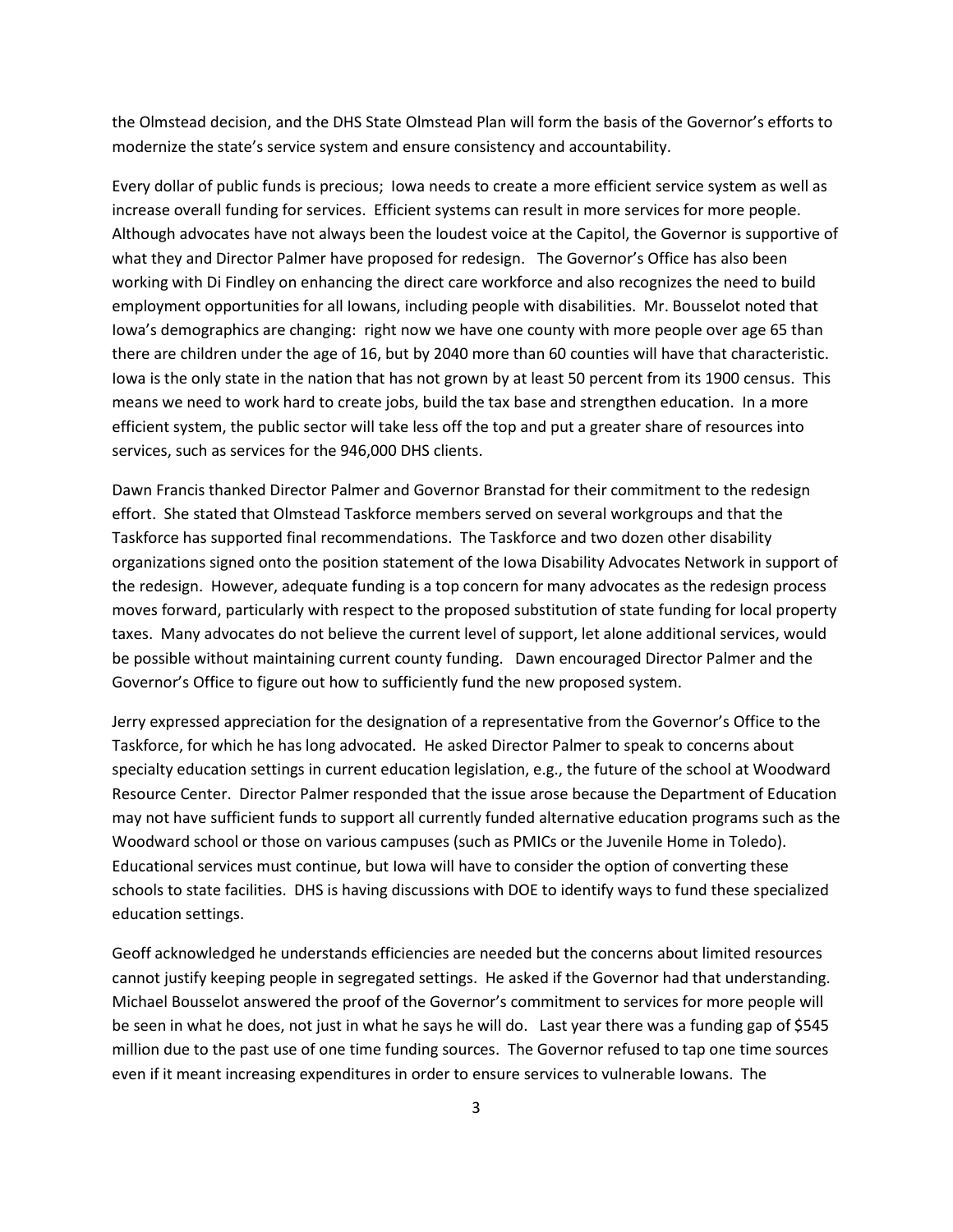Governor's budget fully funded Medicaid, and Medicaid funding will be increased in 2013 rather than holding it to the status quo levels proposed for other state agencies. The Governor realizes HCBS and supports are a bargain compared to \$31,000 for incarceration and sometimes over \$200,000 per year for institutionalization.

Bob Bacon thanked Michael Bousselot for sharing these statistics, and expressed support for Director Palmer's commitment to engaging state agencies in *Olmstead* issues. It will take such collaboration to get Iowa "unstuck" from older service models. Bob encouraged Mr. Bousselot to attend the afternoon sessions of Taskforce meetings when state agency representatives report what their agencies are doing to address barriers to community living for people with disabilities. Some agency reps come to meetings not understanding how their agencies are even potentially involved in issues, but reach a much better understanding after participating in the dialogue.

Doug Sample asked Director Palmer why the budgets for state institutions do not appear to be reduced when the number of residents declines each year. Director Palmer responded that fixed costs associated with the buildings, grounds and staffing requirements results in the per person cost rising as the census reduces. The population at each facility is going down (by approximately 15 residents per year) as is length of stay. He assured the Taskforce that the directors at both Resource Centers are committed to expanding ways to support individuals in the community. DHS is focused on building community alternatives, not reducing funding for state facilities, where individuals will still go for short term, intensive, stabilization services. In the future, campus settings will have to look at how to effectively utilize their existing building with community partners to become more cost effective. He stressed that long waiting lists are the biggest problem the state facilities are currently facing. Many people are requesting short term assistance and stabilization services at state facilities and it may take over a year to reach the top of the waiting list. One individual with autism has been inappropriately housed in a hospital psychiatric ward for close to six months because community providers could not support him in their programs. That individual will be entering Woodward for intensive evaluation and stabilization services soon, and a *Des Moines Register* reporter will be following that individual through his move and stabilization process.

Paula Connolly suggested Director Palmer consider encouraging this reporter to find someone living successfully in the community to share their story. The Director mentioned that he has worked with the reporter before and finds him balanced and fair. He encouraged the Taskforce to contact him with Paula's suggestion.

Jim Paprocki shared with those present that his son is the person written about in the *Register*. His son was discharged from an ICF/MR after he entered a mental health facility for short term interventions, and then spent 175 days there because the ICF/MR provider would not readmit him. Director Palmer emphasized this is a perfect example of why the length of stay at the Resource Centers needs to be reduced and community alternatives such as subacute and stepdown facilities need to be enhanced. There is a resident at Glenwood close to 100 years old that has lived in the Resource Centers all his life. Such individuals will not be expected to move back to the community, but people entering the Centers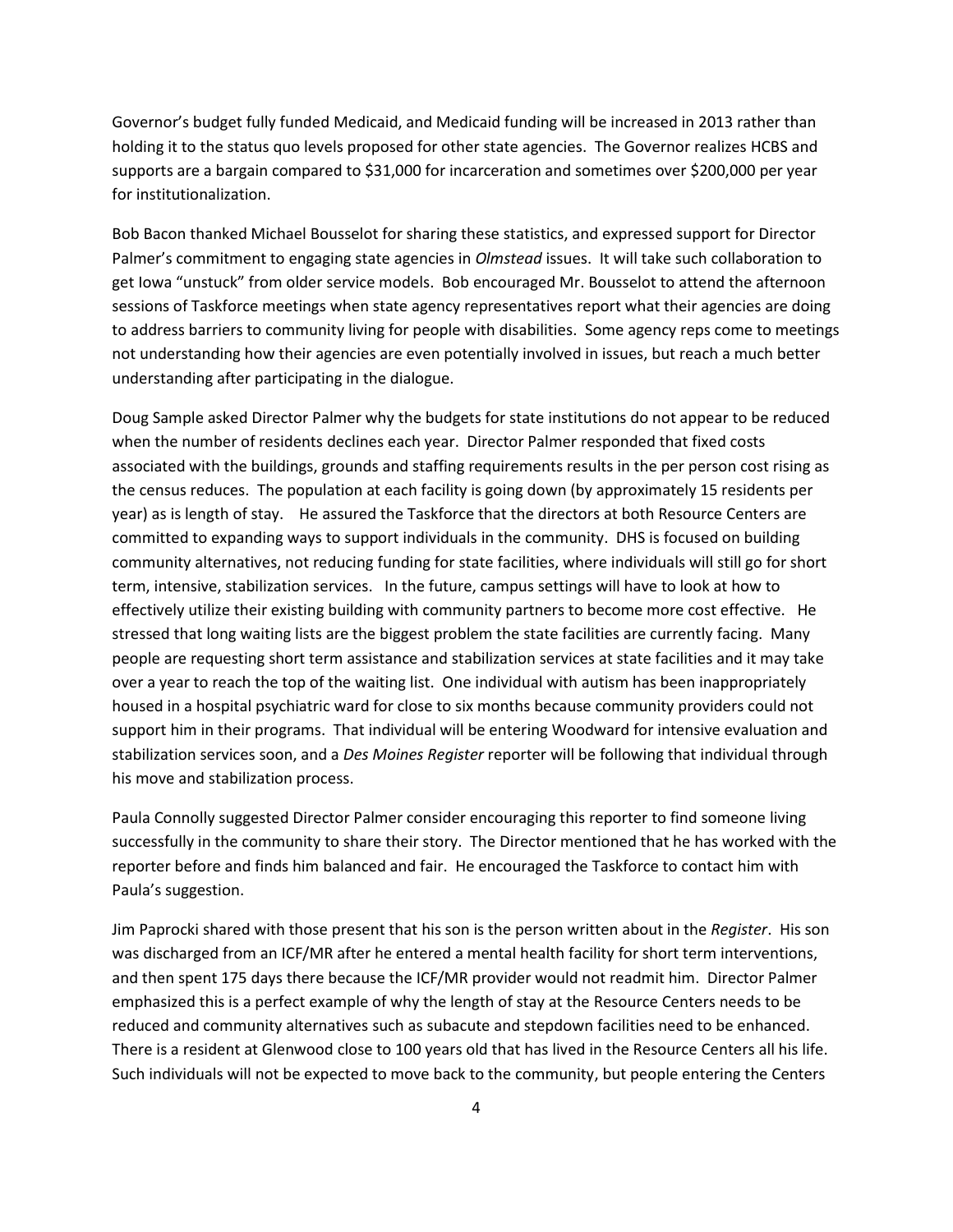now will receive time-limited services needed to stabilize them, and prepare them to return to their local communities.

Director Palmer and Mr. Bousselot left the meeting.

## **III. Approval of the Minutes of Previous Meetings – November 11, 2011 and January 16, 2012**

The November 11, 2011 minutes were reviewed. Becky Flores noted that they needed to be amended to reflect that Binnie La Hew was present. **Dawn Francis moved to approve the minutes of 11/11/11 as amended. Jerry Mayes supported the motion. The motion carried.**

**Janie Woodhouse moved to approve the January 13, 2012 minutes. Jerry Mayes supported the motion. Motion carried.**

### **IV.Nominations Committee Report**

Geoff noted that Nominations Committee Chair Carrie England had done an outstanding job leading the Committee through review of applications and development of recommendations for appointment to the Taskforce. Carrier reported on the notifications received by the Nominations Committee from current members seeking another term on the Taskforce: Paula Connolly, Carrie England, Linda Moore, and Connie Smith. Applicants apparently did not realize they were being asked to submit formal applications, to be reviewed along with those of other candidates. This will be a formal requirement in the future, but the Committee has decided to recommend the reappointment of all these individuals for another term. Steve Garrison has resigned from Disability Rights Iowa to take a new position and has resigned from the Taskforce. Jerri Sloan and Jerry Mayes have also resigned. Ben Brandenburg and Janice Hoffman have not responded to staff attempts to contact them and are presumed to have no interest in reapplying. These five seats are thus open, along with two seats which have gone unfilled.

Carrie England reported that the Taskforce received 18 applications to fill seven positions, of which 15 came in prior to the deadline. (The remainder will be held for consideration in the future.) The Committee used a number of factors to assess the candidates, including the required composition of the Taskforce contained in the bylaws, personal experience with disability, experience with and commitment to systems advocacy, and the desirability of ethnic and cultural diversity on the Taskforce. The seven candidates recommended were:

- Bruce Teague, Iowa City "Other" (Provider)
- Teri Lynn Jorgensen, Waterloo Person with a disability
- Amelia Marchant, Des Moines Person with a disability
- Teresa Robinson, Cedar Rapids Mother of a child with a disability
- Alexandra Bomhoff, Des Moines Person with a disability
- Mark Block, Ankeny Person with co-occurring disabilities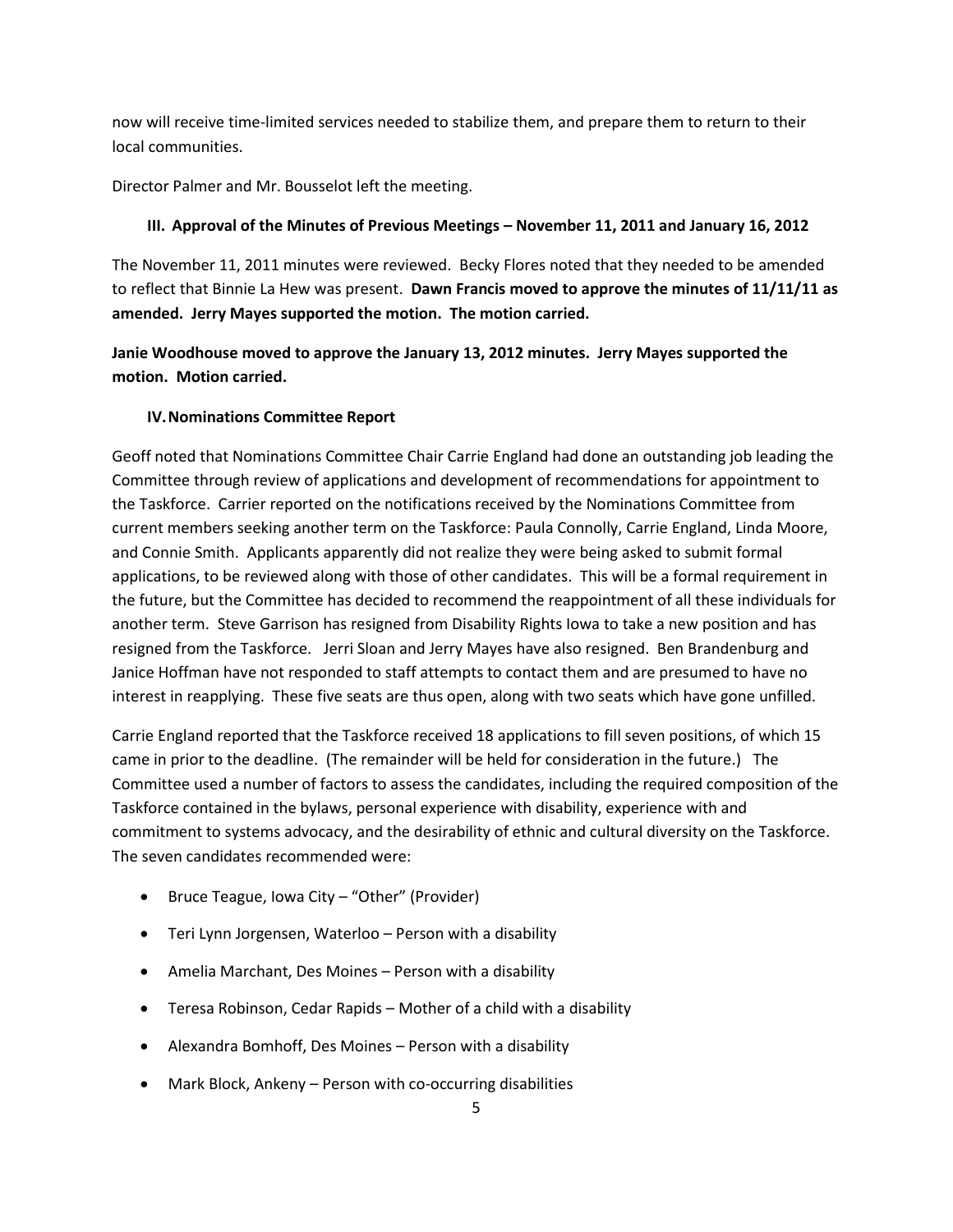Genevieve Salvato, Des Moines – Person with a disability

Three alternate candidates were also offered. Jim Paprocki noted that several members who resigned have unexpired terms. He suggested the Nominating Committee be charged with responsibility for assigning term lengths to the new candidates, and that the slate be brought to the next Taskforce meeting for approval**. Jerry Mayes moved that the Nominating Committee be charged with assigning term lengths to new Board members, and that the slate of members with terms be brought back to the Taskforce for approval. Randy Davis Supported the motion. Motion carried. Dawn Francis moved to accept the slate of current and new members recommended by the Nominations Committee. Randy Davis supported the motion.** Two Taskforce members expressed opposition to one or more candidates. Geoff Lauer stated that the Taskforce ideally represents diverse points of view. Alice Holdiman stated that we need to continue to work towards more demographic balance on the Taskforce—the slate seems weighted towards urban areas. Jerry called for the question. **The motion to accept the roster carried by a vote of 10 to 3, with Doug Sample abstaining.**

### **V. Election of Officers**

Carrie England introduced a proposed slate of officers and suggested it will be voted on using a written ballot.

Chair: Geoff Lauer

Vice Chair: Dawn Francis

Secretary: Paula Connolly

Geoff Lauer asked for a motion to accept the proposed slate. Alice Holdiman asked if other taskforce members wanted to nominate additional members.

Jim Paprocki moved to open the floor for additional office nominations. He expressed concern that all candidates for offices are working for advocacy organizations rather than being self -advocates. Jerry Mayes supported the motion, and expressed the same concern. Alice responded that Paula Connelly works for ASK Resource Center but is also a parent of a child with a disability. Geoff Lauer invited nominations. Jerry nominated Randy Davis for Chair. Randy consented to his name being placed on the ballot, but asked that the minutes reflect his personal support for Geoff Lauer. **Janie Woodhouse moved that nominations be closed. Jerry supported the motion. Motion carried. Jerry moved to accept the slate of officers as submitted by the Nominations Committee. Janie Woodhouse supported the motion. The motion carried, with Ray Gerke abstaining.**

Liz stated that a new roster will be developed. An orientation session will be offered to new members. Paula suggested that existing Taskforce members mentor new ones in a buddy system.

### **VI. Administrative Business**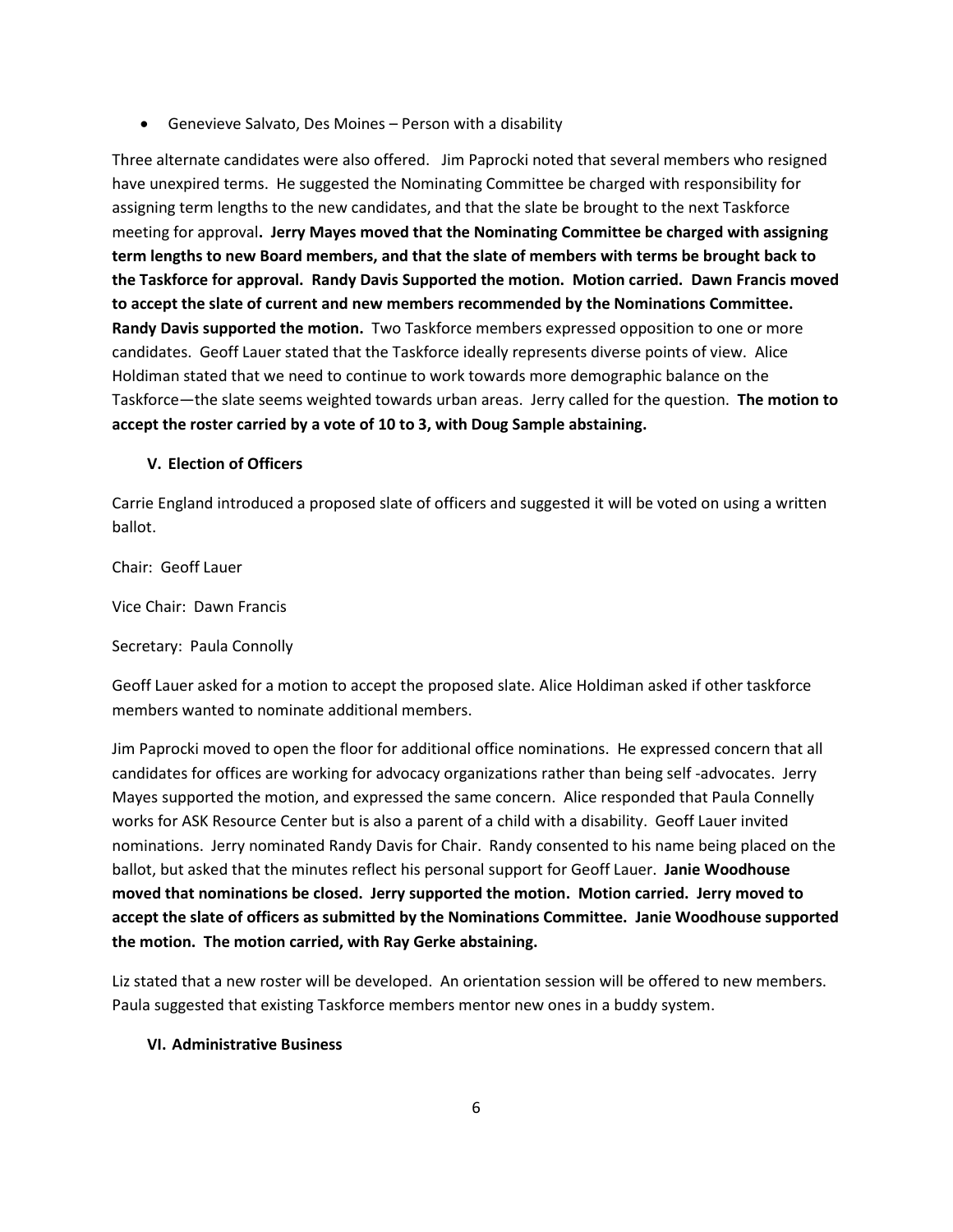- A. Update on staff support for the Taskforce. The Center for Disabilities and Development will now be providing staff support to the Taskforce. Liz O'Hara will be the contact person, and Terry Cunningham will continue to provide staff support. Bob Bacon stated that the expertise of other CDD staff persons can also be tapped as necessary. Becky Flores will continue to provide DHS representation at OTF meetings. Geoff Lauer acknowledged Becky Flores for her years of dedicated service to the Taskforce. Realigning responsibilities will help her manage her workload, and Becky confirmed she is looking forward to the change.
- B. Change in Reimbursement Procedures. Taskforce members will now submit requests for stipends and travel reimbursements to CDD. Liz distributed information sheets and required forms, and briefly reviewed procedures. Members can call Cherie Buelow directly if they have questions, or if they wish to reserve motel rooms, at 319-356-1434. Liz will ask Cherie to provide all members with an electronic form which they may use throughout the year to seek reimbursement expenses and their stipends.
- C. Other. Geoff said he has been asked to bring up the issue of amending the bylaws to establish term limits for Taskforce members. This will be on the agenda for a future meeting.

#### **VII. Other Committee Reports**

A. Legislative Study Committee.

MHDS Redesign. Dawn Francis discussed The Iowa Disability Advocates Network position paper on redesign, which is based on a paper developed by NAMI. The paper deals with a wide range of issues, but Dawn acknowledged the most significant and widespread concern is adequate funding. Bob Bacon agreed. If state money is supposed to begin replacing county funds in the redesign by 2017 it will double to cost of the proposed redesign and leave nothing left for expansion of core services or populations served. Rik Shannon confirmed there is no consensus between the House and Senate versions of the redesign bill. Dawn Francis asked if Taskforce members wanted to submit a position statement. **Because legislative decisions happen rapidly during the session, Alice Holdiman moved that the Taskforce empower the Executive Committee to develop responses on behalf of the Taskforce as necessary, consistent with**  *Olmstead* **principles, for the duration of this legislative session. Janie Woodhouse supported the motion. Motion carried.**

Direct Care Workforce. There are references in legislation to creation of a credentialing system. The Taskforce sent a letter to the Legislature in January, but it was on other issues, such as providing incentives to providers to build staff competencies. The Legislative Study Committee would have to meet to consider action on credentialing.

Housing. A serious problem is emerging due to a conflict between HUD programs supporting housing developments that address the needs of people with disabilities, and CMS policies requiring integrated settings for individuals receiving HCBS Waiver services. The Iowa Finance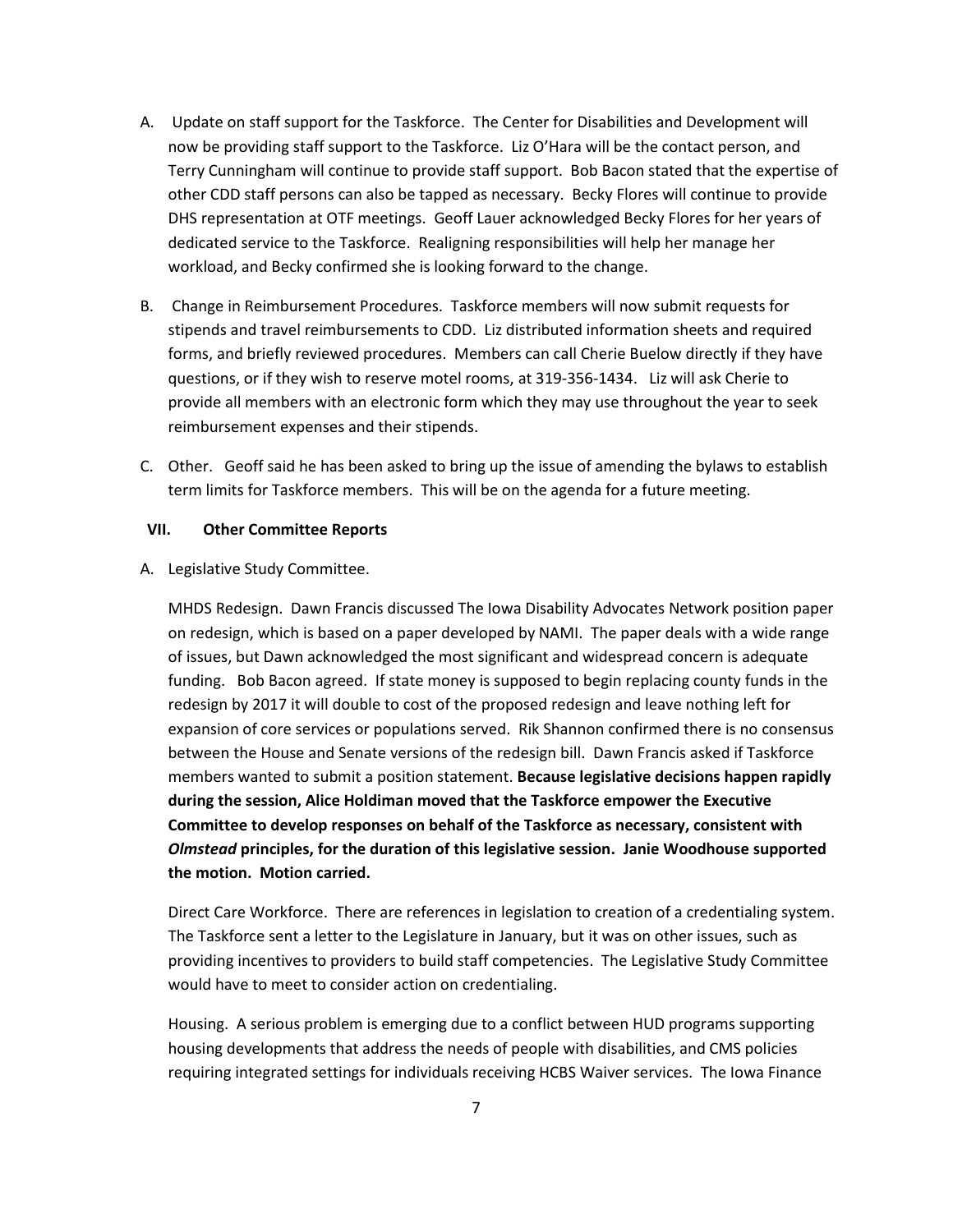Authority and IME are trying to develop a response to the conflict. Geoff asked Terri Rosonke to provide further information during her update from IFA.

Employment. There are many positive developments in Iowa related to employment, through Employment First, the State Employment Leadership Network, a grant proposal by Vocational Rehabilitation Services, etc. Unfortunately, sheltered workshops are mentioned as a core service in the House redesign legislation. The Senate draft Redesign legislation does not mention sheltered workshops. Geoff stated that legislators need to be educated on the meaning of *Olmstead*. Senator David Johnson has made statements supporting sheltered workshops based on *Olmstead* principles—that people have the right to choose them. Geoff stated that if there are no other alternatives, there is no meaningful choice.

Casey Westhoff encouraged members to read InfoNet for a good summary of current bills and a list of community forums.

Other. Terri Rosonke provided a brief update on the development proposals submitted for the Low Income Housing Tax Credits allocated to Iowa. The Taskforce had expressed concern over the impact of the recent boarding home registration law on developers' and landlords' willingness to rent to people with disabilities. Applications have been received and IFA is in the process of reviewing them, but Terri was unable to provide any other information because of administrative restrictions on the sharing of information when proposals are being reviewed. Terri expects to report more detail at the May meeting, after funded projects are announced.

Randy Davis stated that Certified Nursing Assistants (CNAs) lose their certification if they do not work in long term care settings over a two year period. The law does not recognize home and community based service provision by CNAs to meet this requirement, and he hoped the pending credentialing legislation could address this. Ann Riley commented that this was not possible, as the CNA requirements are imposed at the federal level.

Bob Bacon reported on the consideration by the US Department of Labor of a rule to remove the companionship exemption for direct care workers under the federal Fair Labor Standards Act. This sounds appropriate, but national advocacy organizations such as the National Council for Independent Living and ADAPT have concerns about unintended consequences. The rule would result in having to pay some direct support workers mandatory overtime if they staying in the home overnight or worked longer than an eight hour shift. This gives people who self-direct services much less flexibility. Dawn Francis agreed, saying that if the cost of direct support goes up, people will get fewer hours of service.

Dawn reported that DHS has asked for a letter of support from the Taskforce, for its application for enhanced federal Medicaid match under the Balancing Incentive Payments Program (BIPP). Geoff stated that this is appropriate since the BIPP requires grantees to strive for the goal of increasing HCBS expenditures to over 50% of all Long Term Supports and Services expenditures by September 30, 2015, and asked for a motion. **Jerry Mayes moved that the Executive**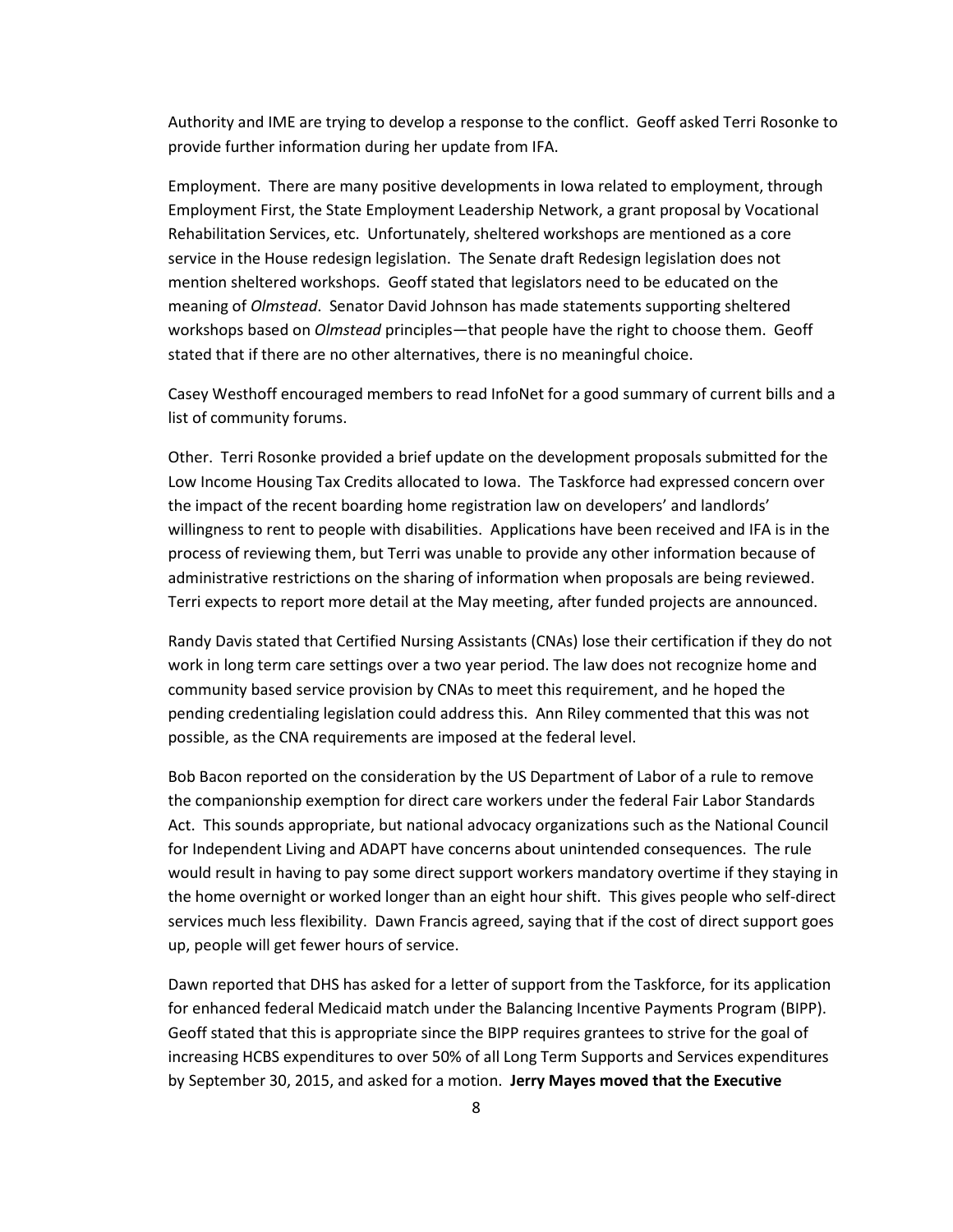**Committee draft and send a letter of support for the DHS application under the Balancing Incentive Payments Program. Paula Connolly supported the motion. Motion carried.**

#### **VIII/XIX. MHDS Update/Redesign Update**

Theresa Armstrong provided the updates on behalf of Division Administrator Rick Shults, who was unable to attend. She began with the mental health and disability services redesign legislation. The Senate version is SF 2315 but she has been told the House has its own version. Jerry Mayes asked what happens if the legislation doesn't pass. Theresa replied that the current system would be retained, but that nothing precludes counties from forming regions within the current system. Casey Westhoff asked if people with developmental disabilities (DD) who are not eligible for any waiver would receive services under the redesigned system. Theresa said they could if the region has sufficient funding and the governing board decides to serve people with DD.

Bob Bacon asked if any compromises on system funding have been worked out. Theresa was not aware of any, and added that both the House and Senate appropriations bills are very different from the Governor's budget. Deb Johnson clarified that Medicaid services are not affected by redesign, which only deals with services currently funded by counties. Doug Sample asked if chore services such as clearing snow off the sidewalks are on the list of core services. Theresa stated that they are not, but Deb noted that regions could decide to add them as "core plus" services in the future. She also suggested working with a case manager to determine if supported community living services might cover chore services.

Other MHDS updates included:

- Children's services MHDS has awarded Four Oaks \$160,000 to develop a system of care (SOC) in Linn and Cerro Gordo Counties. This will be the third formal children's SOC in Iowa, though there are many informal initiatives that try to use wraparound funding and other SOC features. Four Oaks will join the Community Circle of Care and Orchard Place in working with DHS to bring kids home from out of state or to identify and serve children at risk of out of state placement.
- Balancing Incentive Payments Program (BIPP) DHS is working with CDD to develop Iowa's BIPP application for submission to CMS in April. Once the application is approved Iowa will receive a 2% higher FMAP on HCBS services, which will result in the state having more dollars to develop services defined in the redesign plan. Deb and Theresa expressed appreciation for the Taskforce's letter of support.

### **X. OCTF Priority: Employment – Presentations on Current Initiatives**

Presenters included Dave Mitchell, Director of Iowa Vocational Rehabilitation Services, Lin Nibbelink, MHDS lead staff person for employment, and Sarah Renner, CDD staff person for Iowa's Medicaid Infrastructure Grant (MIG).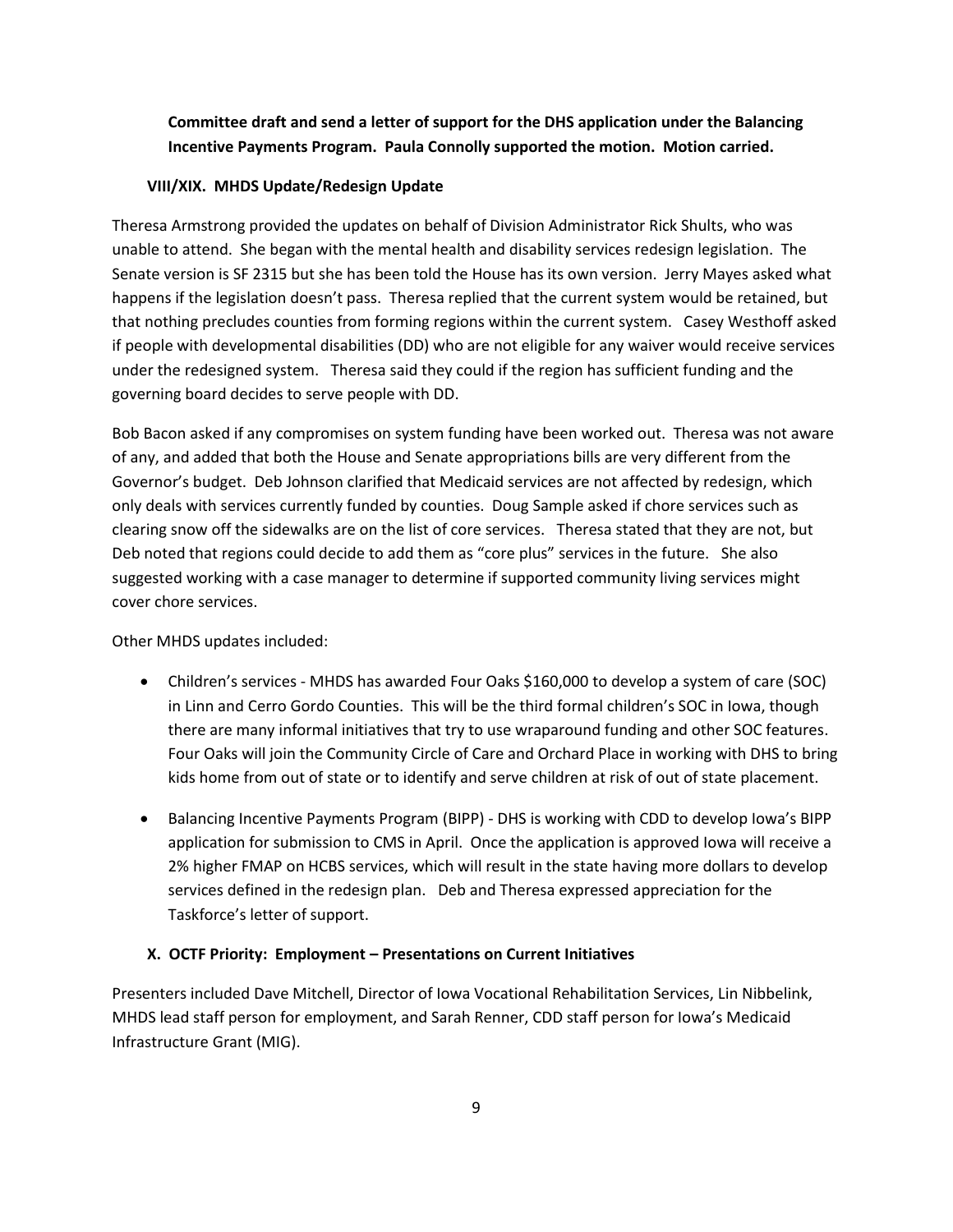Dave described his application to the US Department of Labor's Office of Disability Employment Policy (ODEP). In January, when still new to his position, he learned of the federal RFP and discovered that Sarah Renner and Lin Nibbelink were also looking at it. The three collaborated over the next three weeks, which was helpful to Dave in understanding Iowa's many employment initiatives. The ODEP grant would pair Iowa with a mentor state as it works to align its policies and funding to support more competitive employment options. The work plan is not well defined at this point.

Lin is currently working on two projects. The first is an Employment Development Initiative grant for \$100,000, through the National Association of State Mental Health Program Directors (NASMHPD). The project will focus on self-employment for people with disabilities or mental illness. Six employment seminars and three webinars are planned for mental health professionals to explain such federal incentives as the Ticket to Work and the PASS program, which make self-employment a real option for people. Six seminars on self-employment for people with disabilities will be supported by the MIG grant.

Iowa's Developmental Disabilities Council has also received a large grant (\$358,000 a year over five years) from the Administration on Developmental Disabilities. The grant will support inter-agency collaboration to improve employment options for youth with ID/DD in transition, up to age 30. At the first meeting recently, there was significant participation by community providers.

DHS has endorsed the vision of competitive employment in the general workforce as the first priority and expected outcome of employment services. This requires: reimbursement restructuring to incentivize supported employment; the development of a business model or "road map" for interested employers; the alignment of funding streams with policies; and engagement with community partners.

Sarah Renner said that a past weakness has been the failure to hear self-advocates calling for competitive employment options. She suggested the Taskforce consider adding an employment discussion to the agenda of every future meeting. She is encouraged that the Taskforce has taken employment issues as a priority. Dawn stated that the issue is cited in the IDAN position paper on redesign, and Sarah noted that the paper was quoted at the recent Employment Summit. Sarah provided every Taskforce member with a DVD containing multiple success stories of Iowans with disabilities that are working competitively.

Alice Holdiman asked that every Taskforce member be given fact sheets describing the current employment data for Iowans with disabilities, as an advocacy tool. Geoff Lauer agreed more people need to be educated about informed choice, and "choices" must be meaningful. Dawn Francis stated that some legislators understand the issues because of advocate positions, but that as a member of the ID Redesign workgroup she did not see much support from the public members attending. Paula Connolly agreed and reported that ASK Resource Center works with many parents that are fearful of setting their child up for failure by pushing "unrealistic" goals. If kids don't get employment experience in their early years, statistics show they are much less likely to work later in life. It is important to help parents understand options and the supports available to help them achieve the goals. A Department of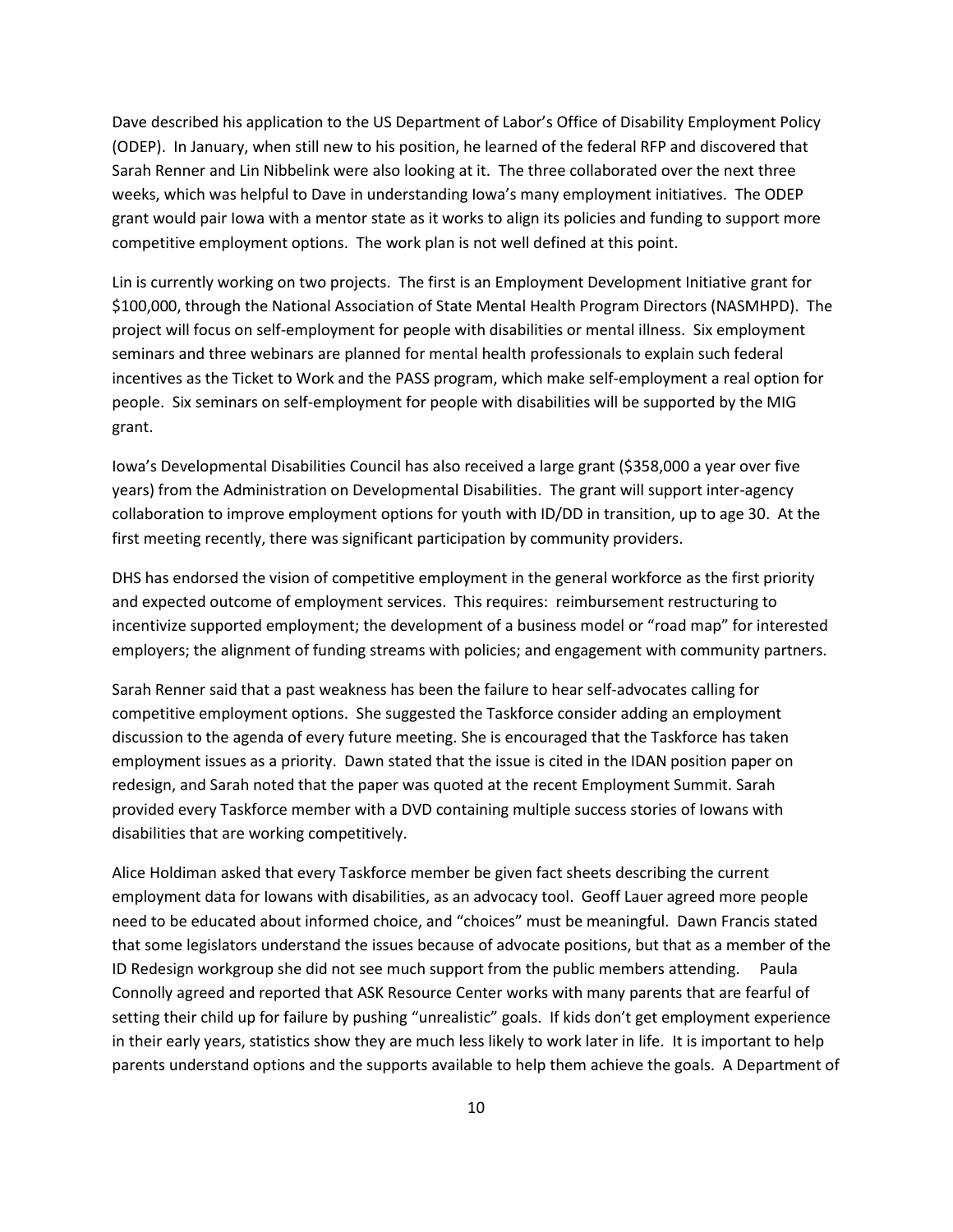Education survey found that more than 90% of parents want their children to attain competitive employment, but they don't know how to help them achieve that.

#### **XI. Presentation on Iowa's Mobility Management Program**

Angie O'Brien, the Statewide Mobility Manager affiliated with the Iowa Association of Regional Governments, introduced two regional mobility managers, Jeremy Johnson Miller and Craig Hanner. The Mobility Management Program is jointly funded by the Iowa Department of Transportation (using federal Job Access and Reverse Commute (JARC) and New Freedom funding) and local transit or human services agencies. Angie was hired last fall to develop a network of mobility managers across the state, to assist "transportation challenged" populations in addressing barriers to community mobility, beginning with aging and disability populations. Currently of the eight regional managers they need they have hired and trained six, in the Des Moines metro area, Mason City, Dubuque, and Council Bluffs. Most states do not have statewide as well as regional managers, but Angie's position will allow Iowa to track outcomes achieved from having these services. Mobility Managers become experts on the transportation options in their community, and work with the Medicaid Non-Emergency Medical Transportation brokerage service.

Human service agencies say that public transit often doesn't work well for their clients—even when it *is* available, and stakeholders need to come together to discuss solutions. Each region has a Transportation Advisory Groups (TAG) and advocates are encouraged to participate, in order to raise awareness of what is needed. Sioux City and Decorah are currently advertising for their Mobility Managers, and Cedar Rapids and Creston are expected to apply for funding. Angie hopes local partnerships will allow the number of Iowa's Mobility Managers continue to grow.

Alice Holdiman mentioned the limited hours of operation in Decorah's transit and taxi services, which keeps people from taking part in evening activities or Sunday church services. Angie encouraged Taskforce members to write letters of support to DOT, legislators and local government to help raise awareness of unmet needs. She mentioned that IVRS Director Dave Mitchell sits on the Iowa Transportation Coordination Council due to the relationship between employment and transportation. She also encouraged members to attend an April 27<sup>th</sup> Mobility Matters conference at Mercy Conference Center in Des Moines.

#### **XII. State Agency Reports**

Kris Weitzel from the Department of Corrections reported that training of DOC staff in mental health is on-going. NAMI has been having multiple discussions about diversion and re-entry with DOC district directors. Provisions in the redesign bill aimed at improving the knowledge of mental illness among those in law enforcement and the judicial system is expected slow the stream of offenders with mental illness into our correctional system.

Patrick Clancy from the Board of Regents reported the Department of Education continues to redesign its education services. Redesign and budget shortfalls will impact UNI this year with the closure of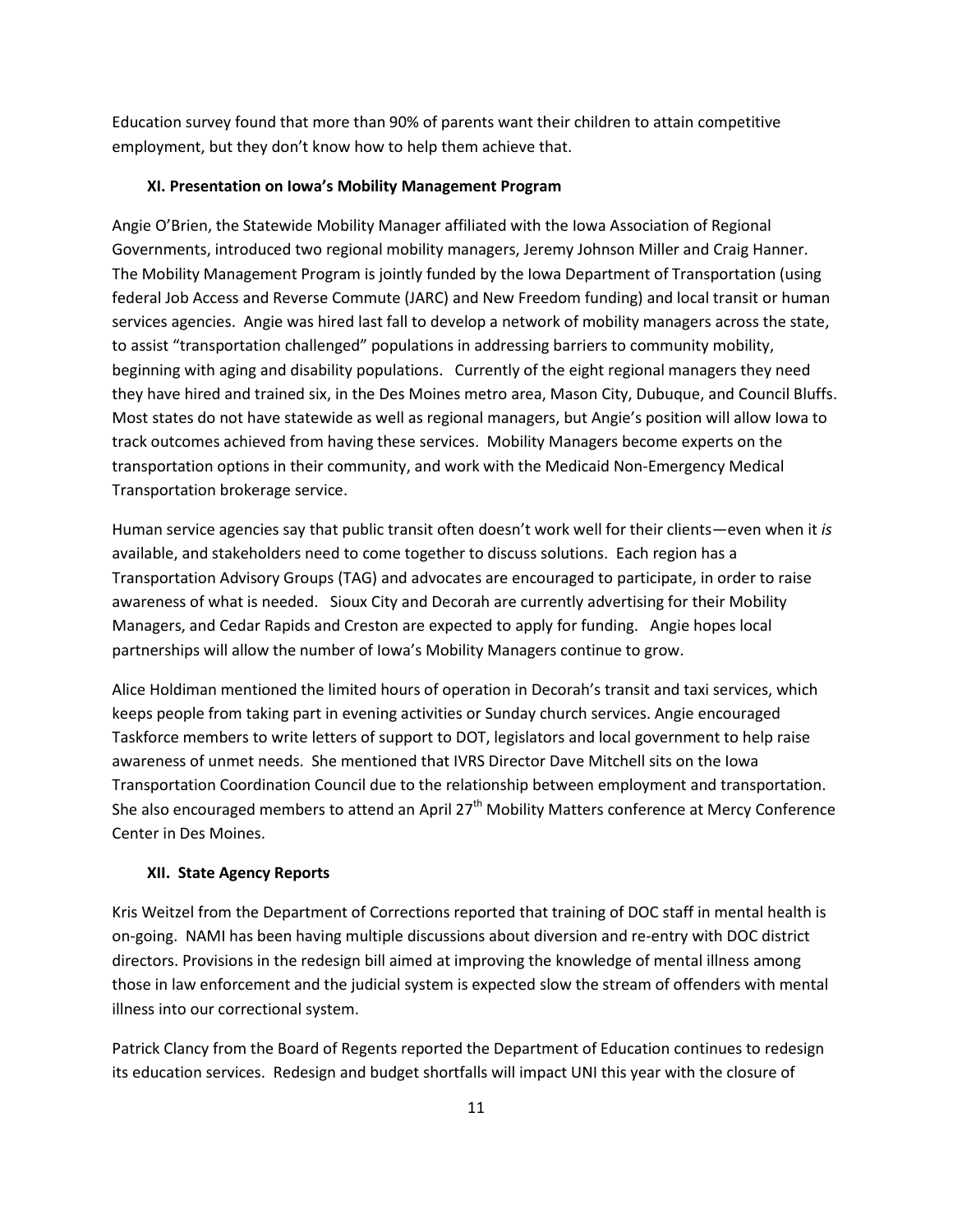special education programs and the Price Lab School. A leadership change is expected at the Iowa School for the Deaf (ISD). While the Iowa Braille and Sight Saving School has moved to a different service model, deploying resources into the community, such change has not come to the ISD, and Patrick wonders if many people who are deaf or hard of hearing might prefer the current model. He realizes this has *Olmstead* implications.

Joe Sample from the Iowa Department on Aging (IDA) reported the aging services redesign process continues, with the deadline for establishment of new area agencies on aging and new service areas being moved back to July 2013. An Aging and Disability Resource Center (ADRC) model will be developed, which all area agencies will be expected to implement. Current levels of funding for existing area agencies will continue through FY2013. Joe noted that other entities such as hospitals could effectively become ADRCs, which could improve their discharge services. He also reported the department has partnered with Casey Westhoff and the Arc of Iowa to hold a Life Span Respite Summit on Feb 24. Some Taskforce members attended. The Summit allowed a variety of stakeholders to identify respite needs in Iowa. IDA plans to use this information to apply for a Life Span Respite program if the RFP is released--grants are approximately \$200,000 over a three year period. Discussions are also being held with IME about what can be done to support respite.

Terri Rosonke of the Iowa Finance Authority (IFA) reported that the HCBS Rent Subsidy has already reached its maximum capacity, and after February 17th no new applications were accepted. In addition, the funds appropriated by the Legislature are expected to be exhausted before the end of the fiscal year. Fortunately, IFA has decided to use agency funds (approximately \$100,000) from other sources to cover existing participants through the end of the fiscal year to prevent them from losing their current housing. If this program is level funded for the next fiscal year as proposed by the Governor, IFA will have to reduce the number of people receiving assistance, and it may result in no new applications for part or even all of FY 2013.

Terri also reported that the new Housing Revolving Loan Fund is becoming operational. The fund will provide low interest loans for people with significant barriers to community living, who are eligible for Waiver services. Terri will send Liz more detailed information to share with Taskforce members. Deb Johnson commented that the program is intended to fill the gap for kids and adults who do not have access to safe housing because of provider reluctance to serve them. Last year a provider came forward to get financing for home modifications to address safety concerns, in order to bring individuals back who are currently being served out of state.

IFA has disbursed the last of its State Housing Trust Fund monies. IFA has never run out of money during a fiscal year before. Hope Haven in Rock Rapids and Burlington have been awarded funds to help them acquire homes for Waiver participants.

With respect to the 2012 allocation of Low Income Housing Tax Credits (LIHTC), Terri noted that IFA received 46 applications. Boarding homes regulations are an issue, but Terri believes DIA is changing its advice to landlords and developers on how the regulations apply. In addition, a firm in Woodbury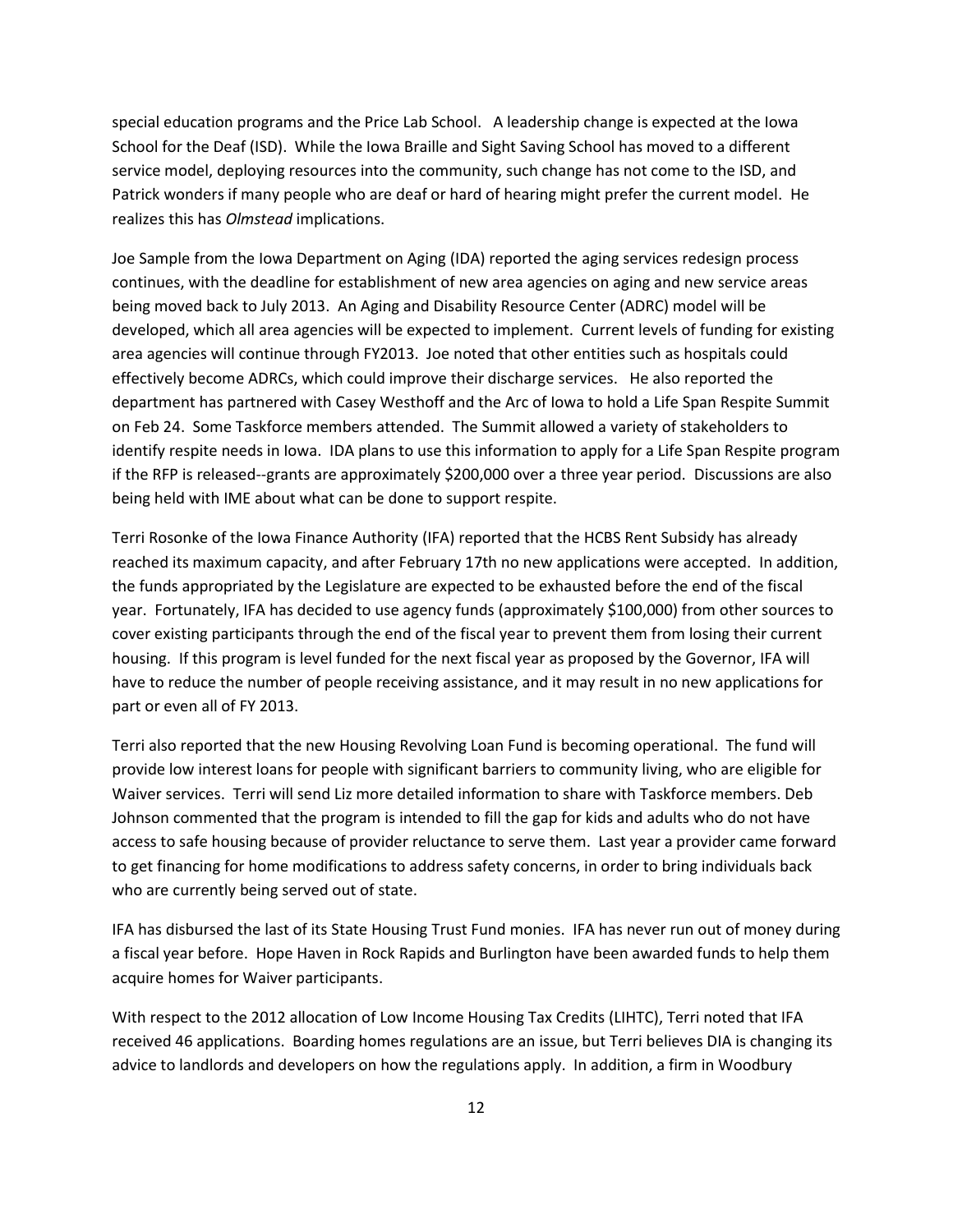County has secured an injunction halting implementation of the LIHTC program. IFA is not sure how long this delay will last, and whether it will keep applications from being processed.

There continues to be conflicting policies from CMS and HUD pertaining to integrated residential settings, which creates confusion and difficulty for IME and IFA. While HUD has promoted supportive housing developments for people with disabilities, CMS has published a proposed rule which prohibits the use of HCBS Waiver services in housing developments targeted to disability populations. Deb Johnson is trying to raise the issue with CMS. Terri and Deb consider it helpful that at least there is a good partnership at the state level. Bob Bacon volunteered Liz O'Hara to review the HUD response to President Bush's Executive Order known as the New Freedom Initiative, to identify how HUD defined an integrated living environment. Terri said that the traditional Section 811 assisted housing program model, providing both capital development and rental assistance, required that 100% of the units be reserved for people with disabilities. The new model calls for no more than 25% being for people with disabilities. There is strong lobbying to keep the older model in place, however.

Ljerka Vasiljevic from the Department of Public Safety (DPS)reported staff in the Building Codes Bureau enforces codes accessibility. Following the last Taskforce meeting, DPS engineers met with IFA construction analysts to review IFA's accessibility standards. They found that IFA codes meet or exceed DPS requirements. She also noted federal ADAAG regulations on accessibility will become the law in Iowa for public buildings on March 15. Plans are being developed to invite all state agencies to a conference this spring to share new compliance codes.

Ann Turcotte from the Department of Transportation reported that DOT recently completed its state plan for all transportation modes. The Plan is on DOT's web site under Hot Topics and will be available for comment until March 30<sup>th.</sup> DOT will be holding six community input sessions. Ann will provide the dates of the community input sessions for Liz to send out to Taskforce members.

Jean Johnson from Iowa Economic Development Authority (formerly the Department of Economic Development) reported that the Authority 2012 Action Plan for use of Community Development Block Grant funds is posted on the Authority's web site. She encouraged comment by the Taskforce. She also reported CDBG grant applications are in and awards will be made at the end of the month.

### **XIII. Taskforce Member Reports**

Doug Sample asked how people in the Medicaid for Employed Persons with Disabilities would be affected if the bill providing credentialing (and imposing training requirements) for direct care workers is passed. Dave Mitchell said he would look into the question and get back to Doug.

Becky Flores announced ADD's recent decision to discontinue funding for Family 360 Family Navigator Network trainings on September 30 this year instead of in 2015 due to Federal cuts to ADD's Projects of National Significance.

### **XIV. Public Comment:**